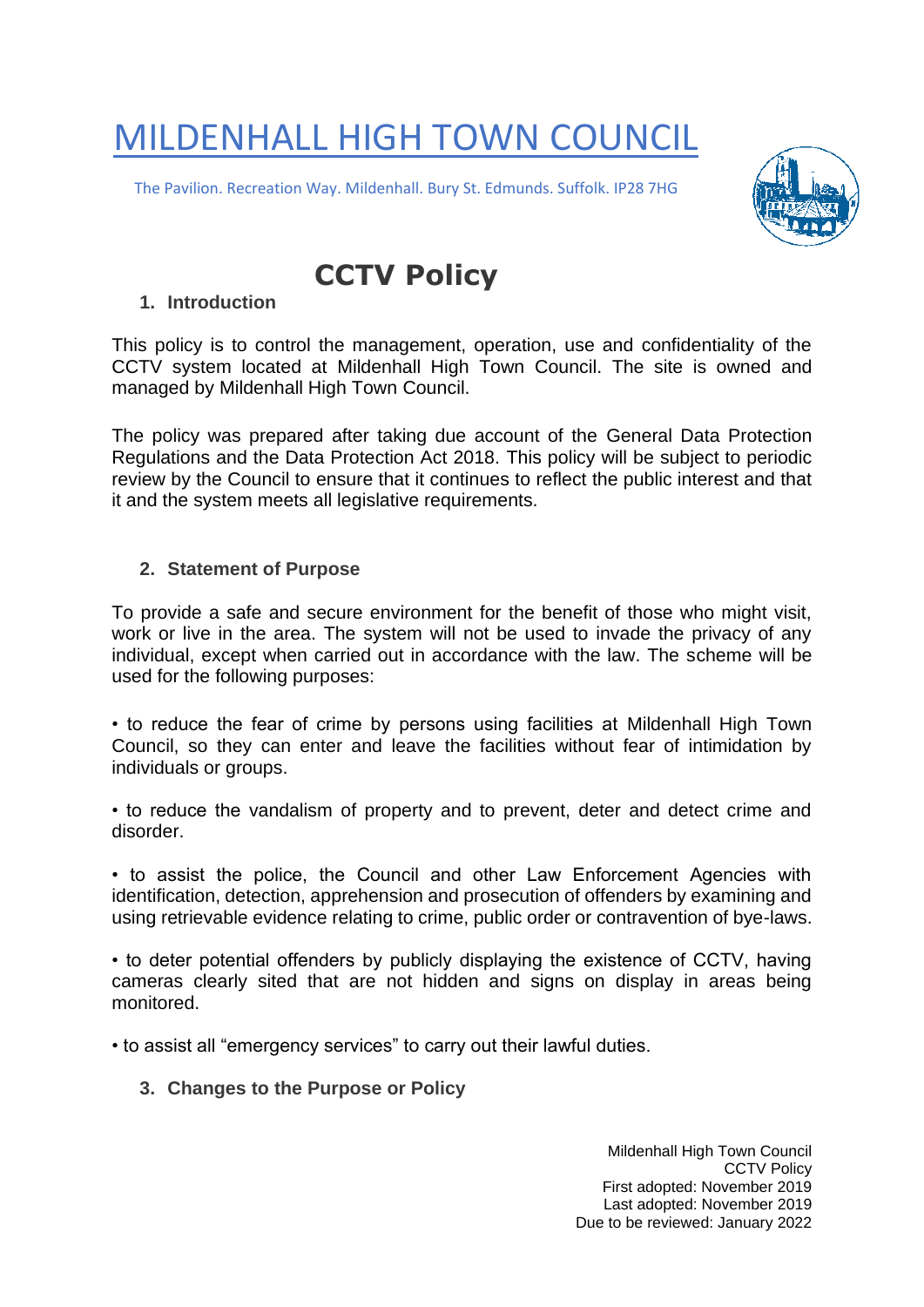The CCTV Policy may be discussed at meetings of the Establishment and Policy Committee. However, any major change that would have a significant impact on either the purpose or this policy of operation of the CCTV scheme will take place only after discussion and resolution at a full Town Council meeting.

# **4. Responsibilities of the Owner of the Scheme**

Mildenhall High Town Council retains overall responsibility for the scheme.

**CCTV Code of Practice**

# **1. Management of the System**

Day to day operational responsibility rests with the Town Manager.

Breaches of this policy will be investigated by the Town Manager and reported to the Council.

A CCTV system prevents crime largely by increasing the risk of detection and prosecution of an offender. Any relevant tape or digital evidence must be in an acceptable format for use at Court hearings. This policy must be read and understood by all persons involved in this scheme and individual copies of this policy will therefore be issued for retention. A copy will also be available for reference in the secure recording areas.

# **2. Control and Operation of the Cameras, Monitors and Systems**

The following points must be understood and strictly observed by operators:

a) Trained operators must act with integrity and not abuse the equipment or change the pre-set criteria to compromise the privacy of an individual.

b) No public access will be allowed to the monitors except for lawful, proper and sufficient reason, with prior approval of the Town Manager or the Mayor of the Council. The Police are permitted access to tapes and prints if they have reason to believe that such access is necessary to investigate, detect or prevent crime. The Police are permitted to visit the Town Manager to review and confirm the Council's operation of CCTV by arrangement. Any visit by the Police to view images will be logged by the operator.

c) Operators should regularly check the accuracy of the date/time displayed.

d) Storage and Retention of Images

Digital records should be securely stored to comply with data protection and should